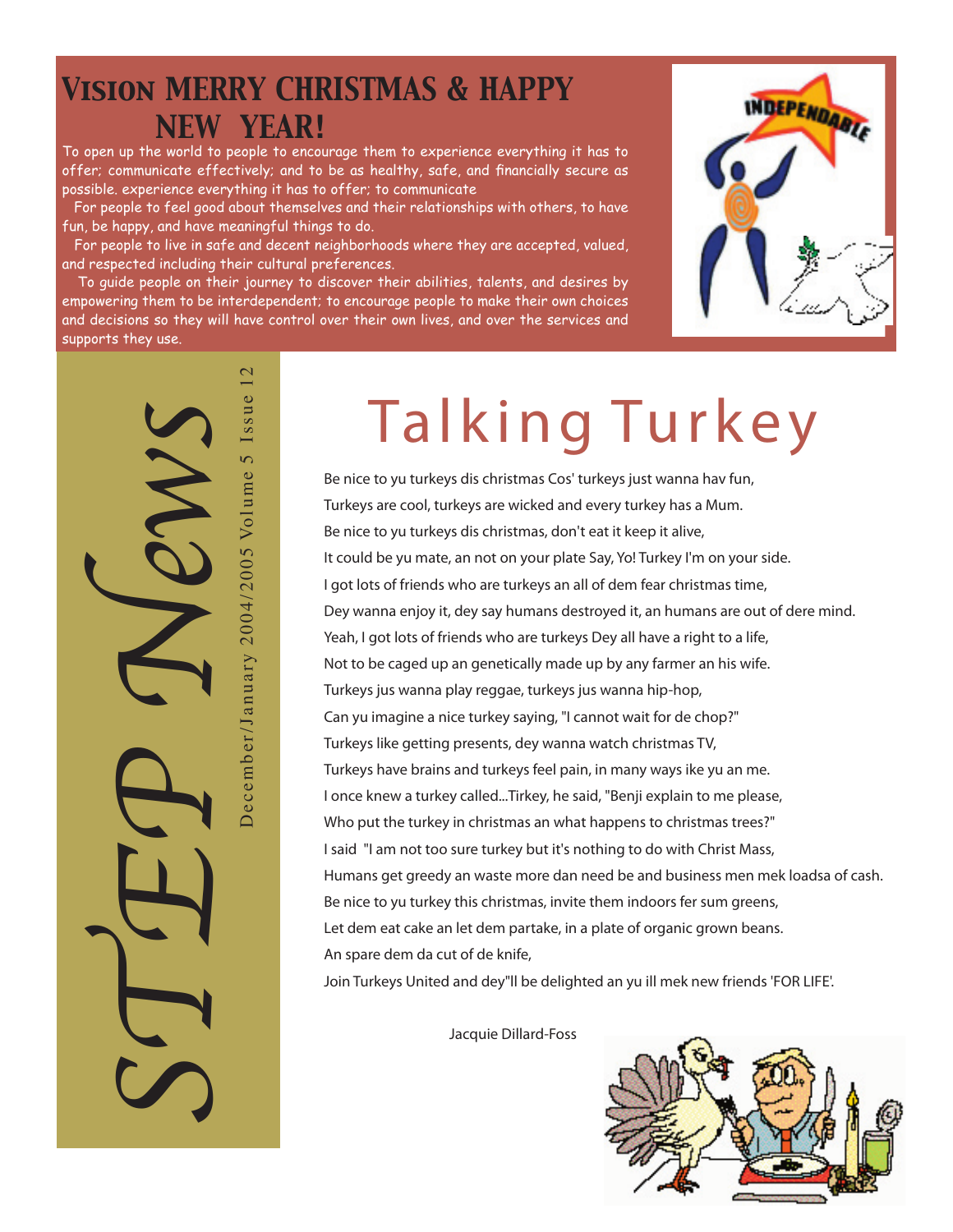

Jason Skinner- for being willing to work last weekend with Mike Dyda. Thank-you Tracy Taylor- for being very involved as a roommate with Barry. His parents love you! *Patti Dixon- fpr your quick assistance with H.R. issues. You are awesome!*

Maryann Dyda- for continuing to give all the support and love as a mother.

Mrs. Shahida- Des thanks-you, for the open communication and support you give to your son Atif.

Thanks you to all of those who assisted with the STEP Christmas Party, assuring that things ran smoothly!

Lisa Barrows, Bonnie Fuchs, & Laurie Malone -Thanks so much for providing your hair and make-up talents to various clients for the STEP Christmas Party.

.Mike Bachman-Thank you for taking up Chris F. and demonstrating great flexibility with your caseload.

And to all of those we have overlooked- know you are thanked and appreciated greatly

*To All the PA's- who showed up and participated in STEP's first PA Advisory Committee meeting, you and your input are greatly appreciated. This is a great example of Team Building!*

# NOTE:

*Although the STEP STARS list was short this issue, we wanted you to know that all are thanked and appreciated for their individual and group contribution to the STEP Program. A Very Happy Holiday To You All!* P





**Mai Vang 1/1 Walter Price 1/1 Linda Busher 1/3 Carol Nolan 1/5 Joshua Pinsky 1/7 Crystal Page 1/10 Cheryl Dub 1/11 Audra Granderson 1/11 Patricia Lee 1/12 Geanina Copaciu 1/14 Sara Hiatt 1/14 Sarah Austin 1/15 Stephanie Piscitelli 1/16 Dereck Nyamadzawo 1/18 Olaf Betts 1/18 Samuel Holden 1/18 Sandra Nieves 1/19 Carlos Hernandez 1/19 Luisa David 1/19 Pearlene Jo Theriot 1/20 Patty Genoa 1/20 Candy Bilyeu 1/20 Candy Boston 1/22 Mathew Call 1/22 Cassie Rasberry 1/26 Joyce De La Concepcion 1/27 Jason Skinner 1/28 Kim Van Os 1/31**

E



**Steven Lantz 1/31**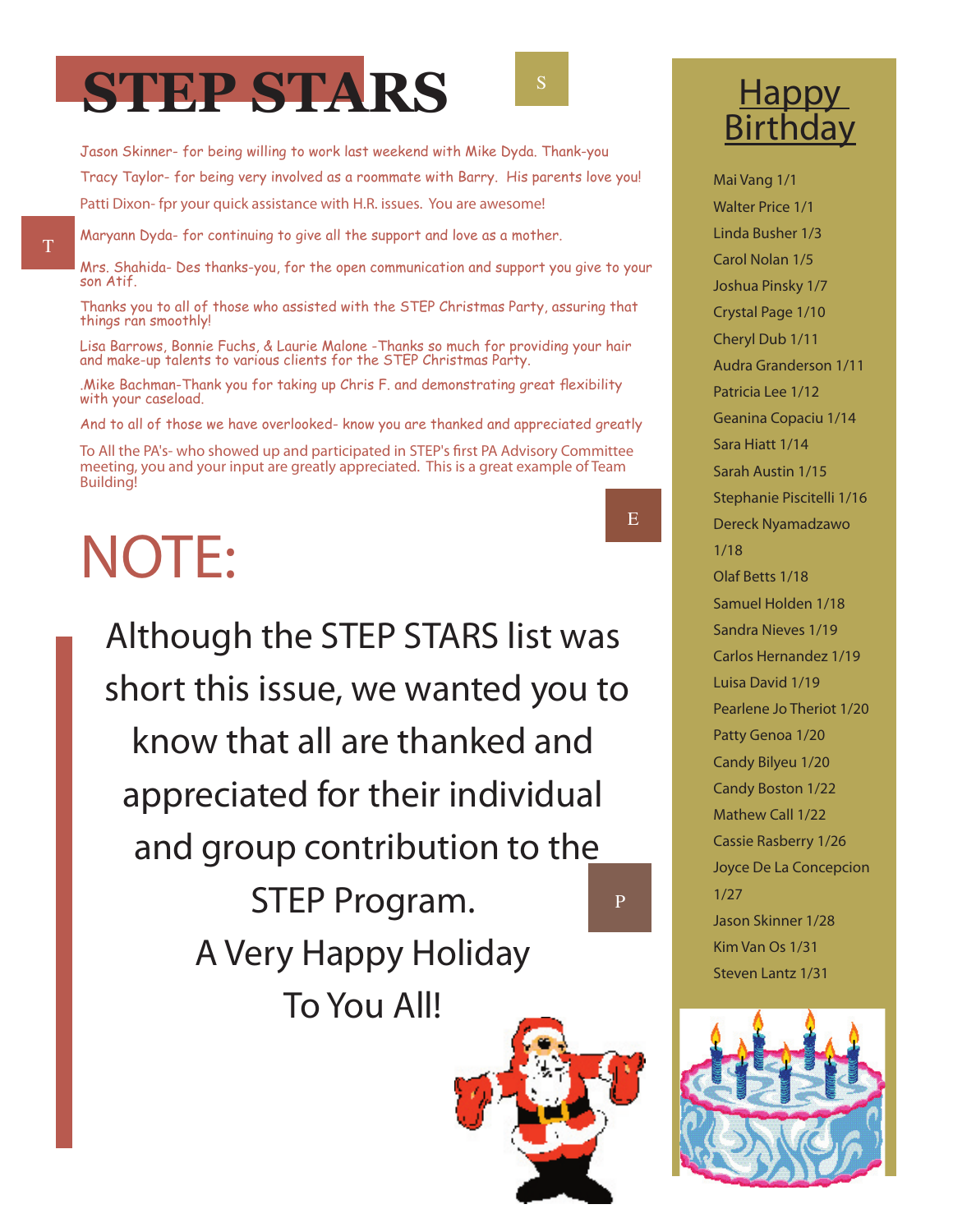### SLS-Deaf

 **It is a very busy time of year with Christmas and New Year of 2005 on our heels. It is going CRAZY for everyone, but to make sure that you all are SAFE when you go out into the community. I want you to make sure that clients' are enjoying themselves during the holidays.**

 **I want to remind you that on Dec 24th STEP is closed for the day. The clients are not going to any day programs, some of you will work all day, but have a lot of FUN with clients. STEP will be open again on Dec 27th. I want to make sure you all know that Dec 31st is still open for STEP that includes day program. Jan 3rd of 2005, STEP will be closed.**

 **Reminders that you all will get paychecks on Dec 31st in the afternoon which is one week earlier for January of 2005. So that means you will not get other paycheck till Jan 21st. So makes sure that you budget for the last 3 weeks in January and good luck! I want you all to have a Happy and Safe HOLIDAY!**

**Diana Miller**

**Hi...**

### SL S- He ar i n G

The Hearing SLS had a blast at the STEP Christmas party! We were able to appreciate two of our Coordinators who recieved the award of Coordinator of the Year! Those two hardworking individuals are Randy Cobb and Mason Leland. Randy has worked for STEP for 3 years and finds that helping his clients meet or exceed their goals has been the most rewarding part of his job. Mason has worked for STEP for a little over a year and feels that his success at STEP has much to do with the strong support he recieves from his colleagues, clients and administration. Both Randy and Mason share the same frustration with their jobs and that is allowing consumers to make a mistakes knowing there is a better choice in front of them. As we all know, experience is the best teacher and we are often faced by the challenges of our consumers learning their lessons through making mistakes just as we have done. Congratulations to both Randy & Mason! We would also like to say congratulations to Michael Lapailusa & Tatiana Rubin for their hard work and recieving the award of PA of the Year! A friendly reminder that we have a PA training on Jan 10th, 2005 from 9:30 am-11:30 am. See you there!

P Merry Christmas & Happy New Years! Sandee Nieves



## Human Resources

**OPEN ENROLLMENT**

**FOR MEDICAL AND DENTAL PLANS THURSDAY JANUARY 20TH 12:30 TO 3:30 Formal presentations at 12:00 to 12:30 and 3:00 to 3:30**



**If you missed an opportunity to sign up, or if you want to make any changes to your coverage, this is the time to do so!**

**Please join us anytime between 12:30 and 3:30 If you have any questions, contact Patti Dixon.**

### **REMINDER**

*"December 31st" This is not an extra payday you are just getting your first pay check for January, 2005 early so keep in mind no pay day after the 31st until january 21st!*



S

T

E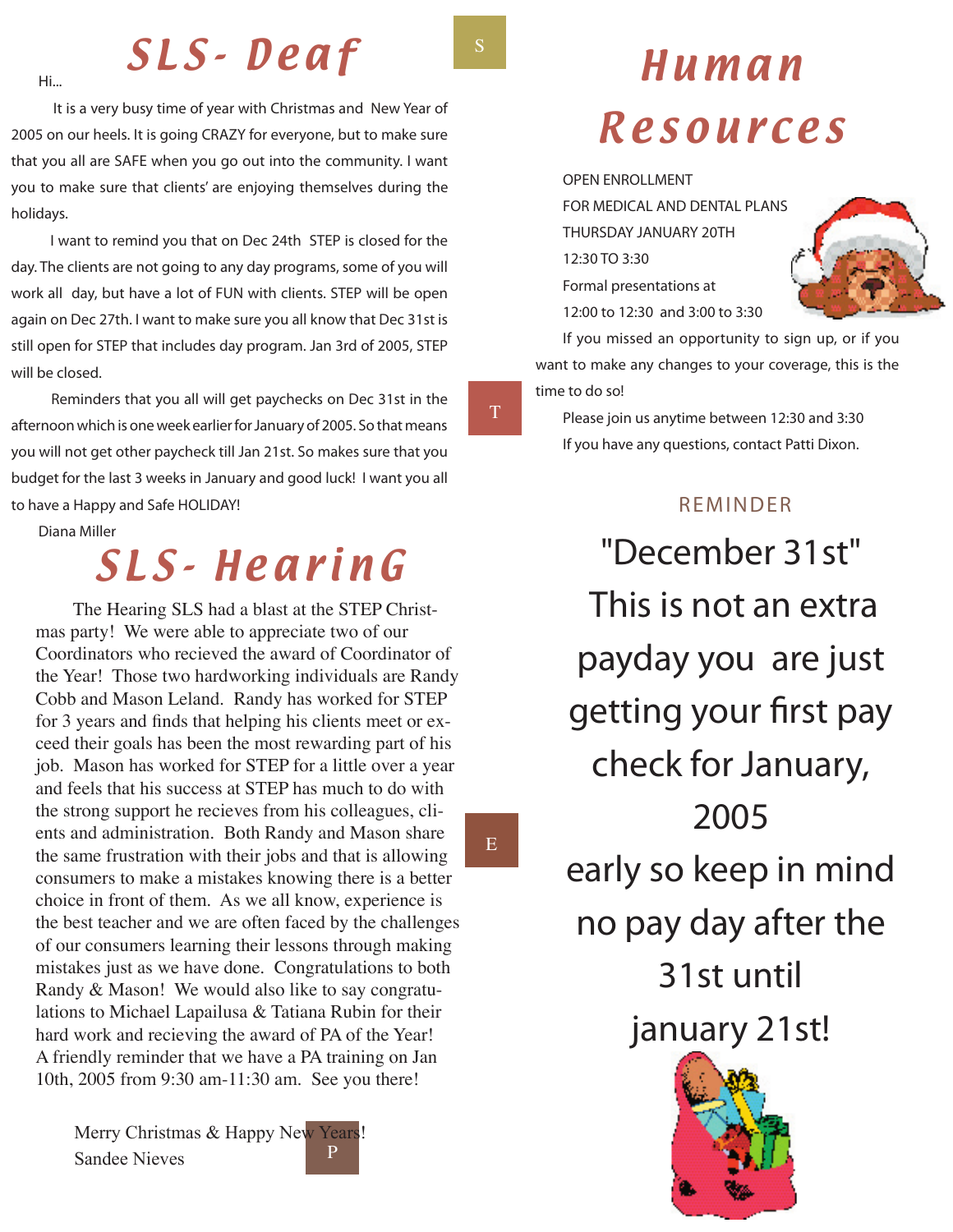### EXTRA STEP

 **(A note from Lynn Vaughan, Program Director)**

 **For most families, holidays are filled with great expectations. There are opportunities for togetherness, sharing, laughter, and memories. But holidays can also be a time of stress, disappointment, and sadness especially when a loved one has a disability.**

 **The observance of holidays and special occasions can be planned so clients, families, and staff can enjoy them to their fullest. We must be realistic about our expectations, and respectful of the client's needs, and flexible in our planning. Old traditions, customs, and ways of celebrating may need to give way to a gentler, quieter, and more controlled environment.**

 **Because of the changes a client has experienced in their life they may feel a sense of loss during the holidays. At the same time, we as their support staff may be overwhelmed trying to maintain holiday traditions for loved ones at home or here at STEP. Here are some suggestions that may help you (i.e., busy staff), the clients you support, and the family members who will be visiting.**

 **•Encourage people to visit, but ask that they call ahead. We want to make sure the clients are home, ready and looking their best.** 

 **•If family members have not visited in a while and you have the client's consent, familiarize them beforehand of any changes in their loved one's condition. Ask the family to watch for signs of restlessness or fatigue. It may be best to shorten the length of the visit or outing.**

**•Encourage family to bring things to share such as treats, photos, favorite songs, or movies.** 

**•Help them connect. It does not matter if they remember everyone's name. It does matter that someone visits and takes the time to make them feel special, respected, and loved.** 

**•Suggest gift ideas. If you are unsure of things the client wants - sit down with them and a catalog or advertisements. Look for body language and gestures. Ask Clients to cut pictures out.**

**•Remember, the holidays are a wonderful opportunity to share time with others to reminisce and find comfort in being together. Try to make these days easy on yourself, your clients, and their families. Careful planning, low-key activities, and realistic expectations will help everyone enjoy this blessed time of year!**

**Lynn Vaughan**





 **We want to say "THANK-YOU!" to "ALL" who work @ Day Program, for your dedicated hard work & support in the year 2004. Let's go into year 2005 by making the best of it. You can make the difference! We would also like to recognize Shannon Alioto and Tom Waters for being Job Coach of the Year, and Brad for Client of the Year. Thank-you for your hard wor and being there for your clients.**

> **Roger Miller & Debbie Waters want to wish you all a very Merry Christmas & a Happy New Year!**

## **Example 2 Healthy Living:**

T

S

\* Mistletoe, holly, poinsettias, Jerusalem cherry plants, and other plants are commonly used as decorations during the holidays. Like many plants, these are considered potentially poisonous and should be kept out of the reach of children. Symptoms of plant poisoning can include rashes, nausea, vomiting, and diarrhea. If you suspect that your child has eaten any part of a plant, immediately call your child's doctor or the national poison control number: (800) 222-1222.

\* "Bubble lights" containing methylene chloride can be poisonous if a child drinks the fluid from more than one light (even if labeled nontoxic). Snow sprays may be h ful if the aerosol propellants are used improperly. E

\* Alcohol poisoning is a common risk for children during the holiday season. Many parents host holiday parties where alcohol is served. Parents must take care to remove all empty and partially empty cups as soon as possible. Because children imitate adults, many may drink the beverages they see adults drinking. Children become "drunk" much more quickly than adults, so even small amounts of alcohol can be dangerous to children.

\* Food poisoning is another potential holiday hazard. Practice food safety by washing hands, utensils, dishes, and anything else that comes in contact with raw meat, including poultry and fish, and raw eggs before and after use. Don't contaminate a serving dish with raw meat. Store leftovers properly and heat them thoroughly before serving.

#### HAVE A SAFE HOLIDAY SEASON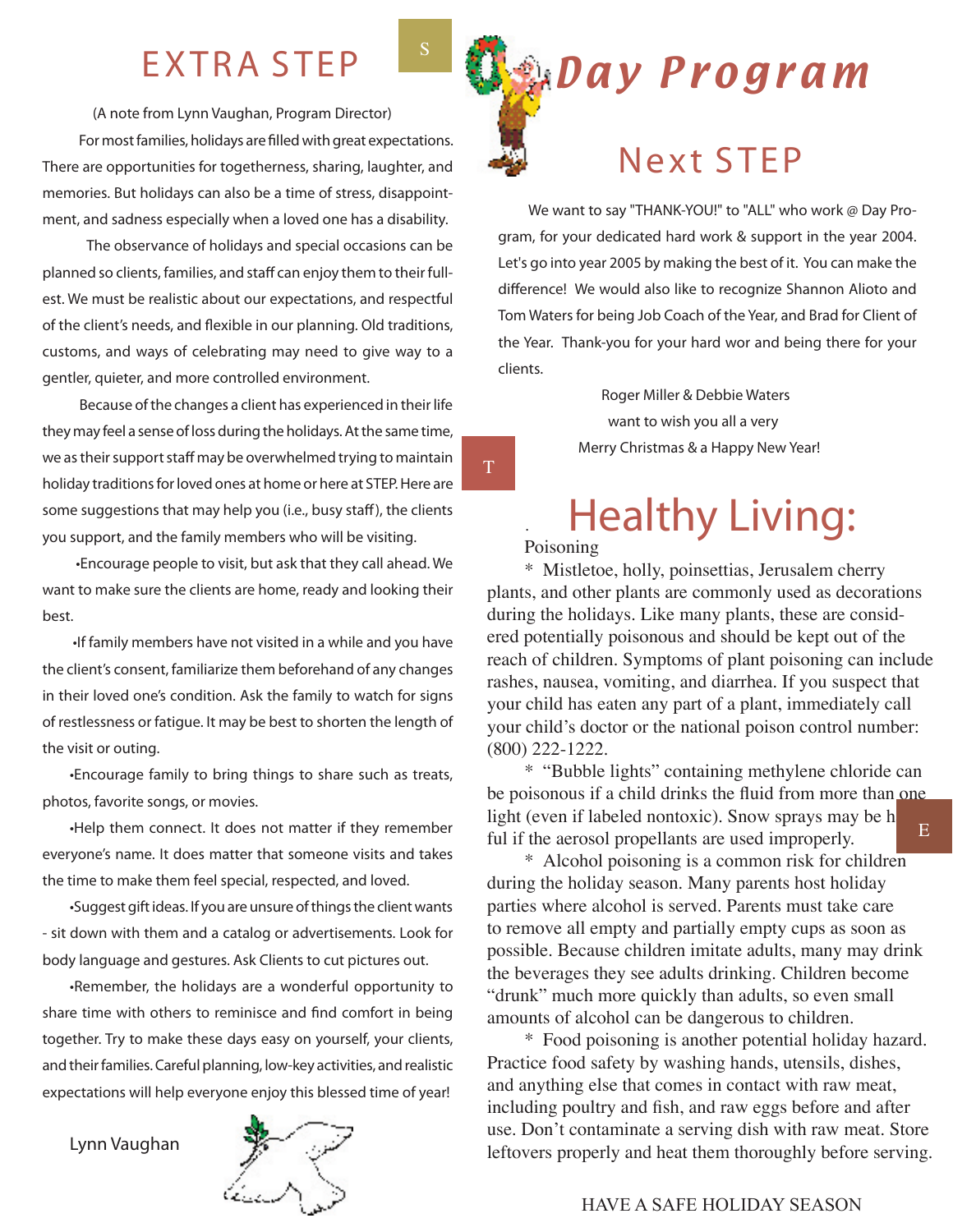



*ILS Unit is currently working on their SMART Path for the year 2005. Some of the current projects we are working on include: Conducting ELP's with all ILS clients; developing and filming an ILS/Parenting unit training video; and seeking out additional raises for all Instructors. (That last part was a joke!)* 

*This month our unit sponsored the 2nd annual Toy and Food Drive for our clients and Parenting families. A big "Thank You" goes out to everyone who donated their time and money to help out those in need. You are all greatly appreciated and "make the difference"! The Parent Support Group will be meeting again on January 20th, from 3:30 to 5pm. This month's class will be "Indoor Activities"- please see posted flier.*

*Congratulations to Gloria Goode, Stephanie Tate and Angela Olson who were honored this month at the STEP Christmas Party for all of their hard work and dedication as ILS Instructors. Ya'll Rock!!*

 *Heather Campbell*



**Any articles, announcements, STARS, and resource information is welcome. The deadline for the next newsletter is 12/15/04.**

**Jen's Trivia Question: What is the name of the skin that hangs from a turkey's neck?**

**Be the first person to visit Jen Jone's office with the correct answer and receive a prize: ANSWER TO LAST MONTH'S QUESTION: "WATTLE" WINNER: Mike Jones**

**NEW QUESTION: On which side of a building do isicles form?**







#### *Bonnie Fuch*

(Each month a new office staff) **Retrieves messages (phone, TTY, Tmail & E-mail) forawrds to appropiate personnel**

**Sorts and delivers incoming mail Set up interviews for Deaf and Hearing**

**Assists Applicants on computers with application process**

**Create, maintain, and conduct monthly distribution of STEP phone & pager lists**

**Orders and maintains all office supplies and storage areas**

**Maintain copy machines and assist users when necessary**

**Does the time off requests**

**Inputs vacation hours**

**Makes ada cards for new staff**

**Pager repairs and lost pagers**

**checks out gloves and blue pads**

**Creates, and maintain STEP brochures Create and distributes Personal Attendant badges and company business cards upon written request.** 

**Schedule & confirm appointments by request** 

**Takes pictures for Boards, and maintains photo database**

**Greet Guests, Consumers, Employees upon enetering office building HAPPY HOLIDAYS !** 

 **HAPPY HOLIDAYS**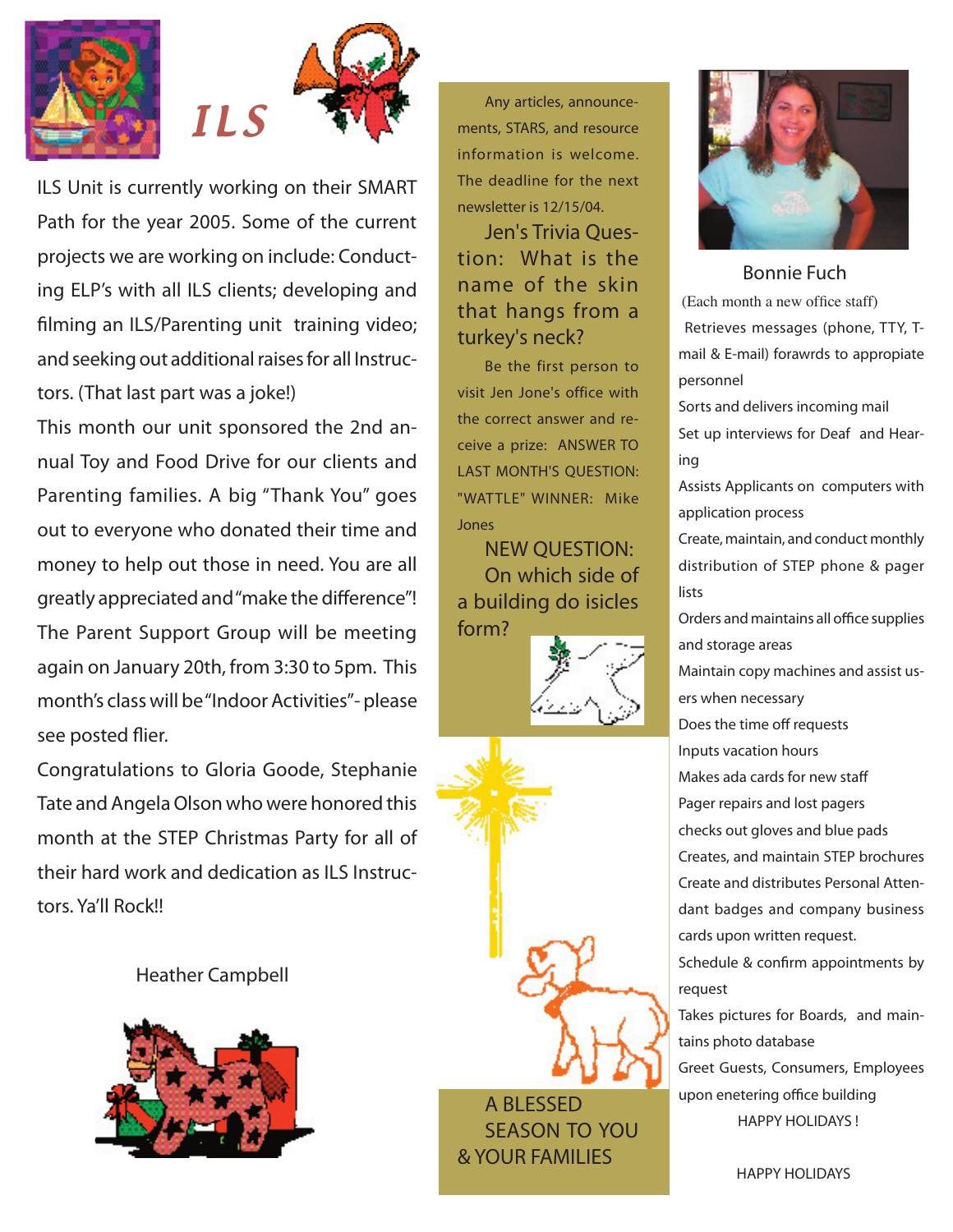## HE ALTH EDUCATION LIAISON PROJECT

S l<br>... *The HELP health questionaire is being rerun in this month's newsletter with an added incentive to increase the response rate: all those who return a completed survey by December 31st will be entered in a drawing to win \$25.00 (please include your name which will be kept confidential).* 

*As many of you may be aware, the incidents of disease amongst those with developmental disabilities is substantially higher than the general population. The Health Education Liaison Project (H.E.L.P.) wants your assistance in improving the health of our consumers. Please take a few minutes to fill out the health questionnaire below and return to Jaimie Dillard, your input is very important and highly valued.*

*\_\_\_\_\_\_\_\_\_\_\_\_\_\_\_\_\_\_\_\_\_\_\_\_\_\_\_\_\_\_\_\_\_\_\_\_\_\_\_\_\_\_\_\_\_\_\_\_\_\_\_\_\_\_\_\_\_\_\_\_\_\_\_\_\_\_\_\_\_\_\_\_\_\_\_\_\_\_\_\_\_\_\_\_\_\_\_\_\_\_*

*\_\_\_\_\_\_\_\_\_\_\_\_\_\_\_\_\_\_\_\_\_\_\_\_\_\_\_\_\_\_\_\_\_\_\_\_\_\_\_\_\_\_\_\_\_\_\_\_\_\_\_\_\_\_\_\_\_\_\_\_\_\_\_\_\_\_\_\_\_\_\_\_\_\_\_\_\_\_\_\_\_\_\_\_\_\_\_\_\_\_*

*\_\_\_\_\_\_\_\_\_\_\_\_\_\_\_\_\_\_\_\_\_\_\_\_\_\_\_\_\_\_\_\_\_\_\_\_\_\_\_\_\_\_\_\_\_\_\_\_\_\_\_\_\_\_\_\_\_\_\_\_\_\_\_\_\_\_\_\_\_\_\_\_\_\_\_\_\_\_\_\_\_\_\_\_\_\_\_\_\_\_*

*\_\_\_\_\_\_\_\_\_\_\_\_\_\_\_\_\_\_\_\_\_\_\_\_\_\_\_\_\_\_\_\_\_\_\_\_\_\_\_\_\_\_\_\_\_\_\_\_\_\_\_\_\_\_\_\_\_\_\_\_\_\_\_\_\_\_\_\_\_\_\_\_\_\_\_\_\_\_\_\_\_\_\_\_\_\_\_\_\_*

*\_\_\_\_\_\_\_\_\_\_\_\_\_\_\_\_\_\_\_\_\_\_\_\_\_\_\_\_\_\_\_\_\_\_\_\_\_\_\_\_\_\_\_\_\_\_\_\_\_\_\_\_\_\_\_\_\_\_\_\_\_\_\_\_\_\_\_\_\_\_\_\_\_\_\_\_\_\_\_\_\_\_\_\_\_\_\_\_\_*

*\_\_\_\_\_\_\_\_\_\_\_\_\_\_\_\_\_\_\_\_\_\_\_\_\_\_\_\_\_\_\_\_\_\_\_\_\_\_\_\_\_\_\_\_\_\_\_\_\_\_\_\_\_\_\_\_\_\_\_\_\_\_\_\_\_\_\_\_\_\_\_\_\_\_\_\_\_\_\_\_\_\_\_\_\_\_\_\_\_*

*\_\_\_\_\_\_\_\_\_\_\_\_\_\_\_\_\_\_\_\_\_\_\_\_\_\_\_\_\_\_\_\_\_\_\_\_\_\_\_\_\_\_\_\_\_\_\_\_\_\_\_\_\_\_\_\_\_\_\_\_\_\_\_\_\_\_\_\_\_\_\_\_\_\_\_\_\_\_\_\_\_\_\_\_\_\_\_\_\_\_*

*\_\_\_\_\_\_\_\_\_\_\_\_\_\_\_\_\_\_\_\_\_\_\_\_\_\_\_\_\_\_\_\_\_\_\_\_\_\_\_\_\_\_\_\_\_\_\_\_\_\_\_\_\_\_\_\_\_\_\_\_\_\_\_\_\_\_\_\_\_\_\_\_\_\_\_\_\_\_\_\_\_\_\_\_\_\_\_\_\_\_*

*\_\_\_\_\_\_\_\_\_\_\_\_\_\_\_\_\_\_\_\_\_\_\_\_\_\_\_\_\_\_\_\_\_\_\_\_\_\_\_\_\_\_\_\_\_\_\_\_\_\_\_\_\_\_\_\_\_\_\_\_\_\_\_\_\_\_\_\_\_\_\_\_\_\_\_\_\_\_\_\_\_*

*\_\_\_\_\_\_\_\_\_\_\_\_\_\_\_\_\_\_\_\_\_\_\_\_\_\_\_\_\_\_\_\_\_\_\_\_\_\_\_\_\_\_\_\_\_\_\_\_\_\_\_\_\_\_\_\_\_\_\_\_\_\_\_\_\_\_\_\_\_\_\_\_\_*

*\_\_\_\_\_\_\_\_\_\_\_\_\_\_\_\_\_\_\_\_\_\_\_\_\_\_\_\_\_\_\_\_\_\_\_\_\_\_\_\_\_\_\_\_\_\_\_\_\_\_\_\_\_\_\_\_\_\_\_\_\_\_\_\_\_\_\_\_\_\_\_\_\_\_\_\_\_\_\_\_\_\_\_\_\_\_\_\_*

*\_\_\_\_\_\_\_\_\_\_\_\_\_\_\_\_\_\_\_\_\_\_\_\_\_\_\_\_\_\_\_\_\_\_\_\_\_\_\_\_\_\_\_\_\_\_\_\_\_\_\_\_\_\_\_\_\_\_\_\_\_\_\_\_\_\_\_\_\_\_\_\_\_\_\_\_\_\_\_\_\_\_\_\_\_\_\_*

*What do you think the biggest obstacle to good health is for our consumers?\_\_\_\_\_\_\_\_\_\_\_\_\_\_\_\_\_\_\_\_\_\_\_\_\_\_\_*

*What factors do you feel have contributed to our consumer's poor health?\_\_\_\_\_\_\_\_\_\_\_\_\_\_\_\_\_\_\_\_\_\_\_\_\_\_\_\_\_*

How can STEP improve services to better meet the health needs of consumers?

What kinds of health related training opportunities would you most benefit from?\_\_\_\_\_\_\_\_\_\_\_\_\_\_\_\_\_\_\_\_\_\_\_\_\_\_\_\_\_\_

What types of diseases have your clients been diagnosed with?

*Do you feel well informed of your client's health needs?\_\_\_\_\_\_\_\_\_\_\_\_\_\_\_\_\_\_\_\_\_\_\_\_\_\_\_\_\_\_\_\_\_\_\_\_\_\_\_\_\_\_\_\_*

*\_\_\_\_\_\_\_\_\_\_*



T

 $E$